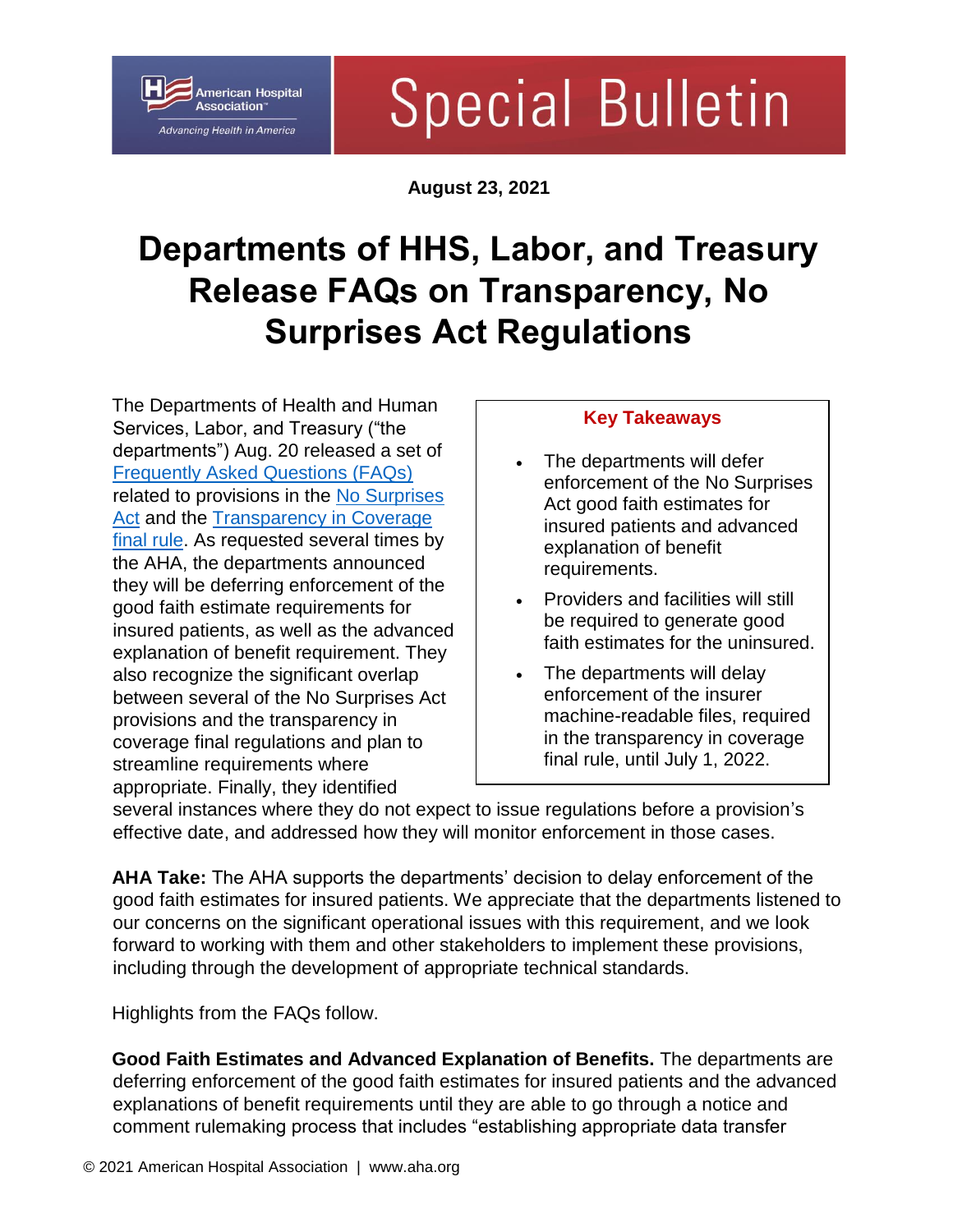standards." They note that they have heard from stakeholders about the infeasibility of implementing the requirements by Jan. 1, 2022, given the significant technical infrastructure needs. The departments indicate that they will go through the rulemaking process in the future in order to implement these requirements but do not give an expected timeline.

The departments still will require providers to provide good faith estimates directly to the patient starting Jan. 1, 2022 when the patient is uninsured or not planning to use their insurance for a scheduled service. The departments assert that the uninsured need the good faith estimate in order to avail themselves of the dispute resolution process established under the No Surprises Act that provides an avenue of redress for uninsured patients who are billed an amount "substantially in excess" of their good faith estimates.

In the FAQs, the departments state that these estimates will be required "upon an individual's scheduling of items or services, or upon request." In other words, we read the guidance as removing the ambiguity around when these estimates would be required; it appears that the departments are taking a broad reading of the statute to require good faith estimates be provided for every scheduled service, as well as if a patient requests an estimate prior to scheduling. We expect more detail on the scope and methodology of the good faith estimates in regulations expected to be released in early fall.

**Transparency in Coverage Final Rule**. The transparency in coverage final rule requires health plans to publish three machine-readable files beginning Jan. 1, 2022: (1) all in-network rates for covered items and services; (2) all out-of-network allowed amounts and billed charges for covered items and services; and (3) all negotiated rates and historical net prices for covered prescription drugs. Through these FAQs, the departments announced they will defer enforcement of the health plan machinereadable files to July 1, 2022. The departments also will use enforcement discretion to defer enforcement of the prescription drug pricing information until further rulemaking to take into consideration similar and potentially duplicative requirements in the No Surprises Act.

Similarly, the departments plan to propose rulemaking related to the duplicative nature of the transparency in coverage enrollee price estimator tools and the No Surprises Act price estimator tool requirements for health plans. Until they are able to go through the notice and comment rulemaking process to align the requirements, the departments will defer enforcement of the No Surprises Act price estimator tool requirement and will focus on "compliance assistance" instead. The transparency in coverage price estimator tool requirements begins to go into effect on Jan. 1, 2023.

**Gag Clause on Price and Quality Data.** The departments note that they will not be issuing regulations addressing the prohibition on gag clauses related to price or quality data in the No Surprises Act. However, they will issue implementation guidance on how health plans should submit their attestations of compliance, which the departments plan to begin collecting in 2022.